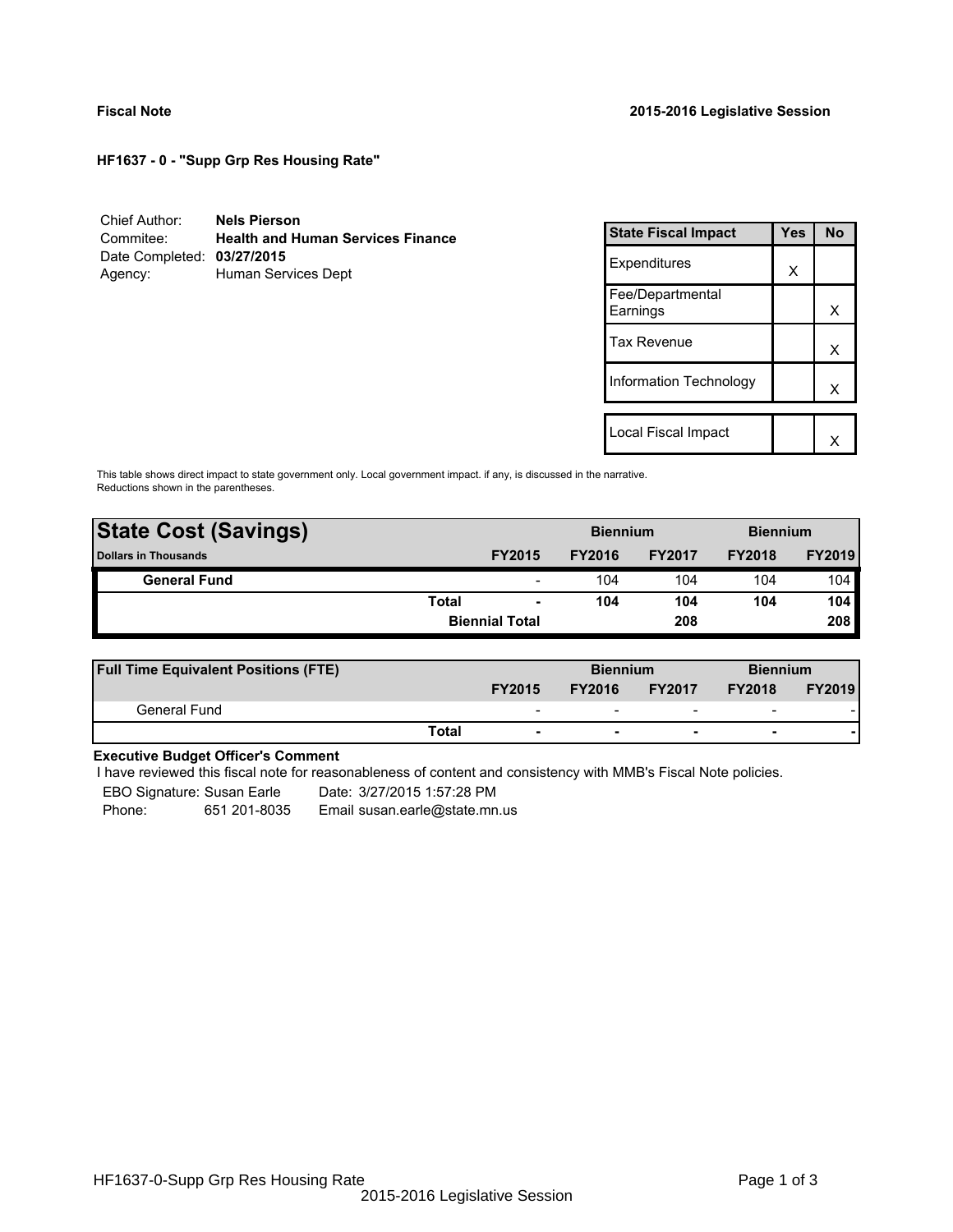### **State Cost (Savings) Calculation Details**

This table shows direct impact to state government only. Local government impact, if any, is discussed in the narrative. Reductions are shown in parentheses.

\*Transfers In/Out and Absorbed Costs are only displayed when reported.

| State Cost (Savings) = 1-2                        |              |                       | <b>Biennium</b> |               | <b>Biennium</b> |               |  |
|---------------------------------------------------|--------------|-----------------------|-----------------|---------------|-----------------|---------------|--|
| <b>Dollars in Thousands</b>                       |              | <b>FY2015</b>         | <b>FY2016</b>   | <b>FY2017</b> | <b>FY2018</b>   | <b>FY2019</b> |  |
| <b>General Fund</b>                               |              |                       | 104             | 104           | 104             | 104           |  |
|                                                   | <b>Total</b> |                       | 104             | 104           | 104             | 104           |  |
|                                                   |              | <b>Biennial Total</b> |                 | 208           |                 | 208           |  |
| 1 - Expenditures, Absorbed Costs*, Transfers Out* |              |                       |                 |               |                 |               |  |
| <b>General Fund</b>                               |              |                       | 104             | 104           | 104             | 104           |  |
|                                                   | <b>Total</b> | ۰                     | 104             | 104           | 104             | 104           |  |
|                                                   |              | <b>Biennial Total</b> |                 | 208           |                 | 208           |  |
| 2 - Revenues, Transfers In*                       |              |                       |                 |               |                 |               |  |
| <b>General Fund</b>                               |              |                       |                 |               |                 |               |  |
|                                                   | <b>Total</b> | ٠                     | ٠               |               | ٠               | ۰             |  |
|                                                   |              | <b>Biennial Total</b> |                 | ٠             |                 |               |  |

#### **Bill Description**

This bill amends Minnesota Statutes 2014, section 256I.05 by adding a subdivision to allow a supplementary service rate payment under the Group Residential Housing (GRH) Program for a facility in Olmsted County that serves chemically dependent clientele.

#### **Assumptions**

This bill allows Olmsted County to negotiate with a GRH provider serving chemically dependent persons and providing 24 hour-a-day supervision, to receive a Group Residential Housing (GRH) supplementary service rate in addition to the GRH housing rate. The supplementary rate is not to exceed \$700 per person per month, but allows for any legislatively authorized inflationary adjustments.

The primary fiscal impact of this section results from increased GRH payments due to the GRH supplemental service rate. Currently, the facility receives the GRH housing rate and a supplementary service rate of \$482.84 per person per month. Under this bill, the supplementary service rate will increase to \$700 per person per month resulting in increased GRH payments.

This facility is currently serving an average of 40 GRH recipients per month. It is assumed that under this bill, all the GRH recipients in the facility qualify for the higher supplementary service rate of \$700 per person per month. GRH supplementary service rate is expected to increase by \$217.16 per person per month for all GRH recipients in the facility.

The effective date of this provision would be July 1, 2015

### **Expenditure and/or Revenue Formula**

| <b>GRH Program</b>                                       | <b>FY2016</b> | <b>FY2017</b> | <b>FY2018</b> | FY2019   |
|----------------------------------------------------------|---------------|---------------|---------------|----------|
| Average monthly GRH recipients                           | 40            | 40            | 40            | 40       |
| Average monthly GRH supplementary<br>service rate change | \$217.16      | \$217.16      | \$217.16      | \$217.16 |